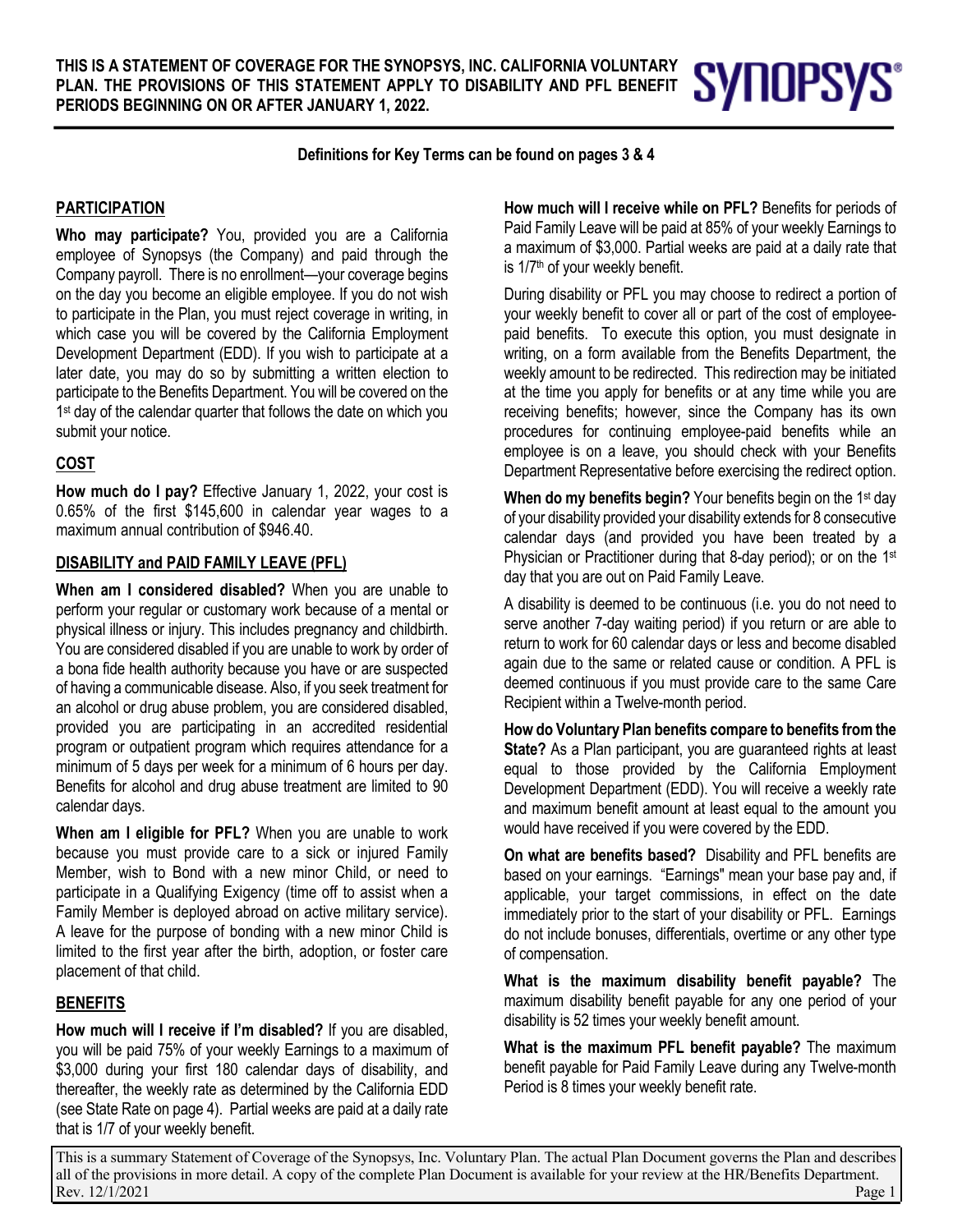**Are limits placed on my benefits?** Yes. Disability benefits will be limited to the State Rate (weekly amount and maximum benefit) if (i) you are a part-time or temporary employee; or (ii) your disability begins during the first 15 calendar days of an unpaid leave of absence (LOA) or a layoff.

**Will I still be eligible for benefits if I receive wages while I am disabled?** Yes, provided that the amount of wages you receive when combined with your benefits does not exceed the amount of wages you earned (excluding overtime) during the week immediately preceding your disability or PFL. In that case, you will receive a weekly benefit equal to the difference between the two, but not more than you would have received if no wages were paid.

**What if I am covered by more than one plan (for instance, another Voluntary Plan or SDI)?** Your benefit will equal the amount by which this Plan exceeds your State Rate, plus the amount which results from dividing your State Rate by the number of Plans under which you are covered (for example, if you are covered by this Plan and the EDD, you will divide by two).

# **DOCUMENTATION OF YOUR DISABILITY**

**What must I provide to have a valid claim?** You must provide a certificate from your Physician or Practitioner. The certificate must include the medical facts of your condition including, if applicable, secondary diagnoses. It must also include the issuer's opinion as to the probable duration of your disability, a diagnosis or diagnostic code prescribed in the International Classification of Diseases. If no diagnosis has been made, a statement of symptoms must be included. All of the above must be based on a physical examination and a documented medical history.

# **DOCUMENTATION FOR BONDING**

**What must I provide to have a valid claim?** For the purpose of Bonding with a new minor Child you must submit a claim and supporting documentation that provides sufficient evidence of (i) your relationship with the child, and (ii) the birth, adoption or foster care placement of the child. The supporting documentation must contain but is not limited to the child's full name, date of birth, gender, if applicable, and date of foster care placement or adoption.

# **DOCUMENTATION FOR FAMILY CARE LEAVE**

**What must I provide to have a valid claim?** For the purpose of caring for a Family Member, you must provide a certificate from your Care Recipient's Physician or Practitioner. The certificate must include the medical facts of the Care Recipient's Serious Health Condition, including, if applicable, secondary diagnoses. It must also include the issuer's opinion as to the probable duration of the Care Recipient's Serious Health Condition. Additionally, the issuer must provide an estimated amount of time (days and hours per day) that you are needed to provide care and a statement that the Serious Health Condition warrants your participation to provide care. The certificate must include a diagnosis or diagnostic code prescribed in the International Classification of Diseases. If no diagnosis has been made, a

statement of symptoms must be included. All of the above must be based on a physical examination and a documented medical history.

# **DOCUMENTATION FOR QUALIFYING EXIGENCY**

**What must I provide to have a valid claim?** For the purpose of leave because of a Qualifying Exigency you must submit a claim and supporting documentation including but not limited to: a statement or description of appropriate facts regarding the Qualifying Exigency; start and end dates of the requested leave period (including frequency and duration for intermittent leave); if meeting with a third party, contact information for the individual or entity; and, a copy of the rest and recuperation orders, if applicable.

*All supporting documents have specific requirements, but the California Employment Development Department allows some discretion. If you have any questions as to whether or not the supporting documentation you are submitting is acceptable, please call The Larkin Company (Synopsys' authorized claims administrator). You can reach The Larkin Company toll-free at (866) 330-1975.*

# **EXCLUSIONS**

**Are there conditions under which I will not be eligible for benefits?**

 $\triangleright$  You will not receive benefits if a certificate from a Physician or Practitioner does not support your disability or the Care Recipient's Serious Health Condition. An authorized medical officer of a US Government medical facility or a registrar of a county hospital may also certify a disability. If you, or the Care Recipient, belong to a bona fide religious organization that relies on prayer or other spiritual means for healing, a certificate from an authorized or accredited practitioner of that creed may be accepted.

The certificate must include the medical facts of your disability or the Care Recipient's Serious Health Condition, including, if applicable, secondary diagnoses. It must also include the issuer's opinion as to the probable duration of your disability or the Care Recipient's Serious Health Condition. Additionally, for the purposes of providing care to a Family Member, the issuer must provide an estimated amount of time (days and hours per day) that you are needed to provide care and a statement that the Serious Health Condition warrants your participation to provide care. The certificate must include a diagnosis or diagnostic code prescribed in the International Classification of Diseases. If no diagnosis has been made, a statement of symptoms must be included. All of the above must be based on a physical examination and a documented medical history.

If you can prove that you have received workers' compensation (WC) temporary disability benefits, you don't have to submit a certificate. If you are claiming benefits while receiving treatment for alcohol or drug abuse, your doctor

This is a summary Statement of Coverage of the Synopsys, Inc. Voluntary Plan. The actual Plan Document governs the Plan and describes all of the provisions in more detail. A copy of the complete Plan Document is available for your review at the HR/Benefits Department.<br>Page 2 Rev:  $12/1/2021$  **Page 2**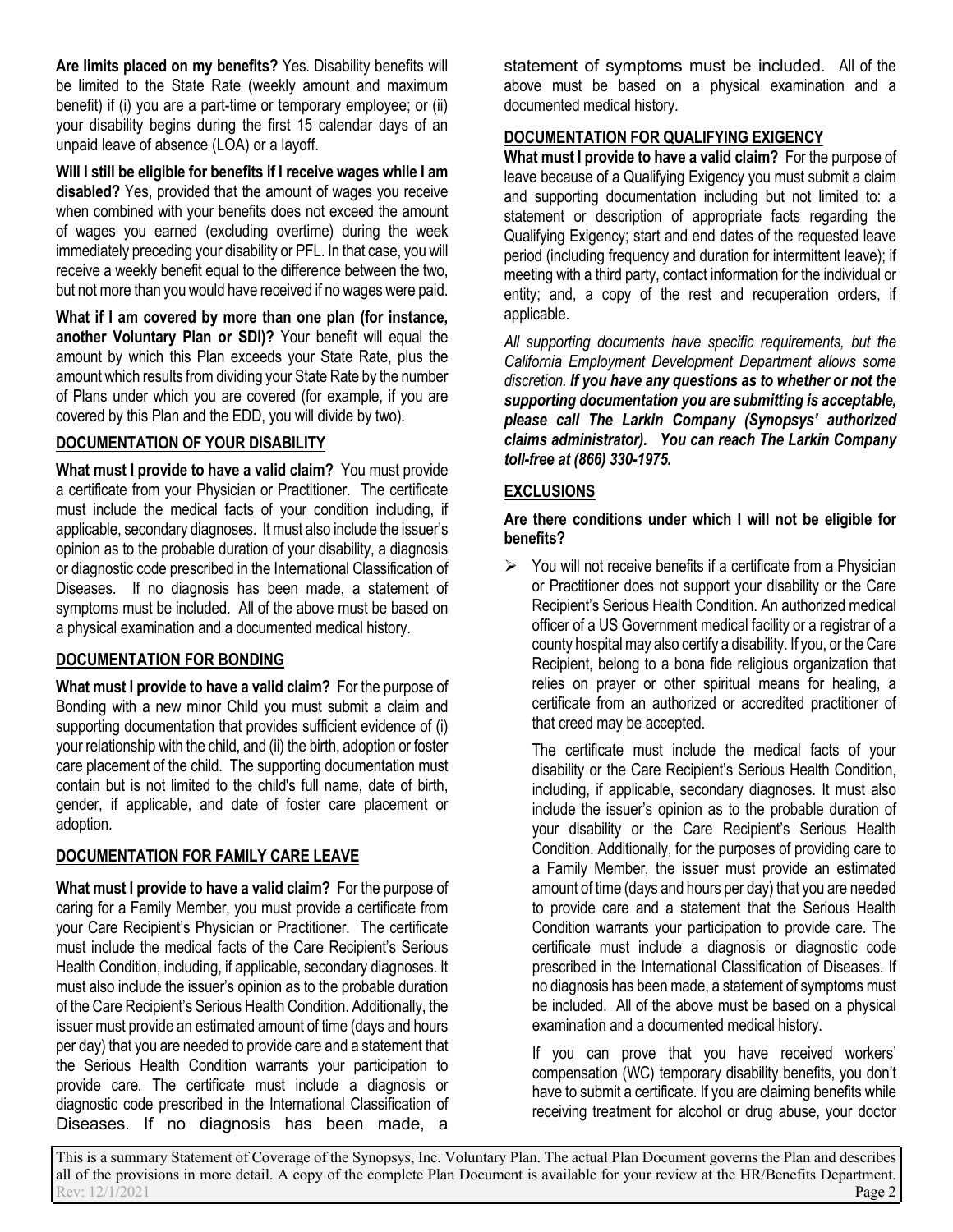does not need to certify that you are disabled; however, you will still need to meet other Plan requirements.

- $\triangleright$  You will not receive benefits under this Plan for any disability or PFL period that does not begin while you are covered under this Plan.
- $\triangleright$  You will not receive benefits under this Plan if you receive (or are eligible to receive) WC temporary disability indemnity or permanent disability benefits (if such benefits are paid due to the same illness or injury) benefits **unless** the amount you are receiving from WC is less than your Plan benefit. If this is the case, the Plan will pay the difference between your normal Plan benefit and what you are receiving from WC. If you are receiving WC maintenance allowance benefits, you must supplement those benefits with the maximum permanent disability benefit to which you are entitled; if you don't you will no longer be eligible for Plan payments.
- $\triangleright$  You will not receive benefits if (i) you are incarcerated (in jail or any other facility) as a result of a criminal conviction, (ii) your disability arises out of your commission of a crime, or (iii) your disability stems from alcohol or drug addiction, or from aberrant sexual behavior, and you are confined by court order in an institution or some other place.
- $\triangleright$  If you intentionally make a false statement or representation (or you withhold material facts) in order to obtain benefits, you will be ineligible for benefits for at least 7 days (starting on the date we notify you) but not more than 35 days. You will not receive benefits for an additional 56 days if there is a second infraction of this provision.
- $\triangleright$  You will not receive benefits if you are receiving or are entitled to receive unemployment benefits under any unemployment compensation act of the Unites States or of any state.
- $\triangleright$  Except as described under "What if I'm covered by more than one plan…?" (above), you will not receive benefits if you are receiving or are entitled to receive disability or Paid Family Leave benefits from the State of California or any other state or any company plan established in lieu of a state plan.
- $\triangleright$  You will not receive benefits for any day that would otherwise qualify for PFL benefits if another Family Member is ready, willing, able, and available for the same period of time on a day that you are providing the required care.

# **COVERAGE ENDS**

# **When does my coverage end?**

- $\triangleright$  when you cease to be an eligible employee;
- $\triangleright$  at midnight of the day your employment ends;
- $\geq$  at midnight of the 15<sup>th</sup> calendar day after you begin an unpaid leave of absence (LOA) or on the 15<sup>th</sup> calendar day following a layoff without pay (including temporary layoff or furlough);
- $\triangleright$  on the first day of the calendar quarter following your written request to withdraw from the Plan;
- $\triangleright$  on the date withdrawal of the Plan is approved; or
- $\triangleright$  on the date the Plan is terminated.

If you established a Care Recipient Period while covered by this Plan, all subsequent claims for the same Care Recipient through the end of the Twelve-month Period will remain the liability of this Plan.

# **CLAIMS**

**How do I file a claim?** Claim forms and claim filing information may be obtained by contacting Synopsys' leave and claim administrator, The Larkin Company, toll-free at (866) 330-1975. Fill out the disability form(s) and return them to The Larkin Company. A claim for benefits must be filed not later than 45 calendar days after you would have been eligible to receive benefits, unless there is good cause for an extension.

When you file a claim, you will receive a Notice of Computation (DE429D) from the State that shows the amount that the State would have paid you. You should note that the way the State calculates your wages is done using wage quarters. This may result in the State awarding you a different benefit amount. Furthermore, if you were in the military service, received workers' compensation benefits or did not work because of a trade dispute during the base period, you may be able to substitute wages paid in prior quarters to make your claim valid or increase the benefit amount. If your claim is invalid because of extended unemployment during the base period, you may also be able to substitute wages paid in prior quarters to make the claim valid.

Under the provisions of the California Unemployment Insurance Code, the Company or its authorized administrator shall have the right to (i) require supplemental forms from your, or the Care Recipient's, Physician or Practitioner, or those authorized to certify to disabilities, as often as deemed necessary, and, (ii) have you, or the Care Recipient, examined by a Physician or Practitioner while you are claiming benefits under the Plan. This may be done as often as may reasonably be required during the period benefit payments may be due under the Plan.

**What if my claim is denied?** If you are denied benefits under this Plan, you may appeal the denial. You may appeal in person or in writing at any office of the Employment Development Department within 30 calendar days from the date the notice of the denial was mailed. Written appeals must be signed and include your name, Social Security Account Number, the name of your employer and the reason you are filing the appeal.

Appeals for Paid Family Leave benefits are the same as above except the appeal must be sent to the following address: Paid Family Leave, PO Box 997017, Sacramento, CA 95899-7017.

This is a summary Statement of Coverage of the Synopsys, Inc. Voluntary Plan. The actual Plan Document governs the Plan and describes all of the provisions in more detail. A copy of the complete Plan Document is available for your review at the HR/Benefits Department. Rev: 12/1/2021 **Page 3**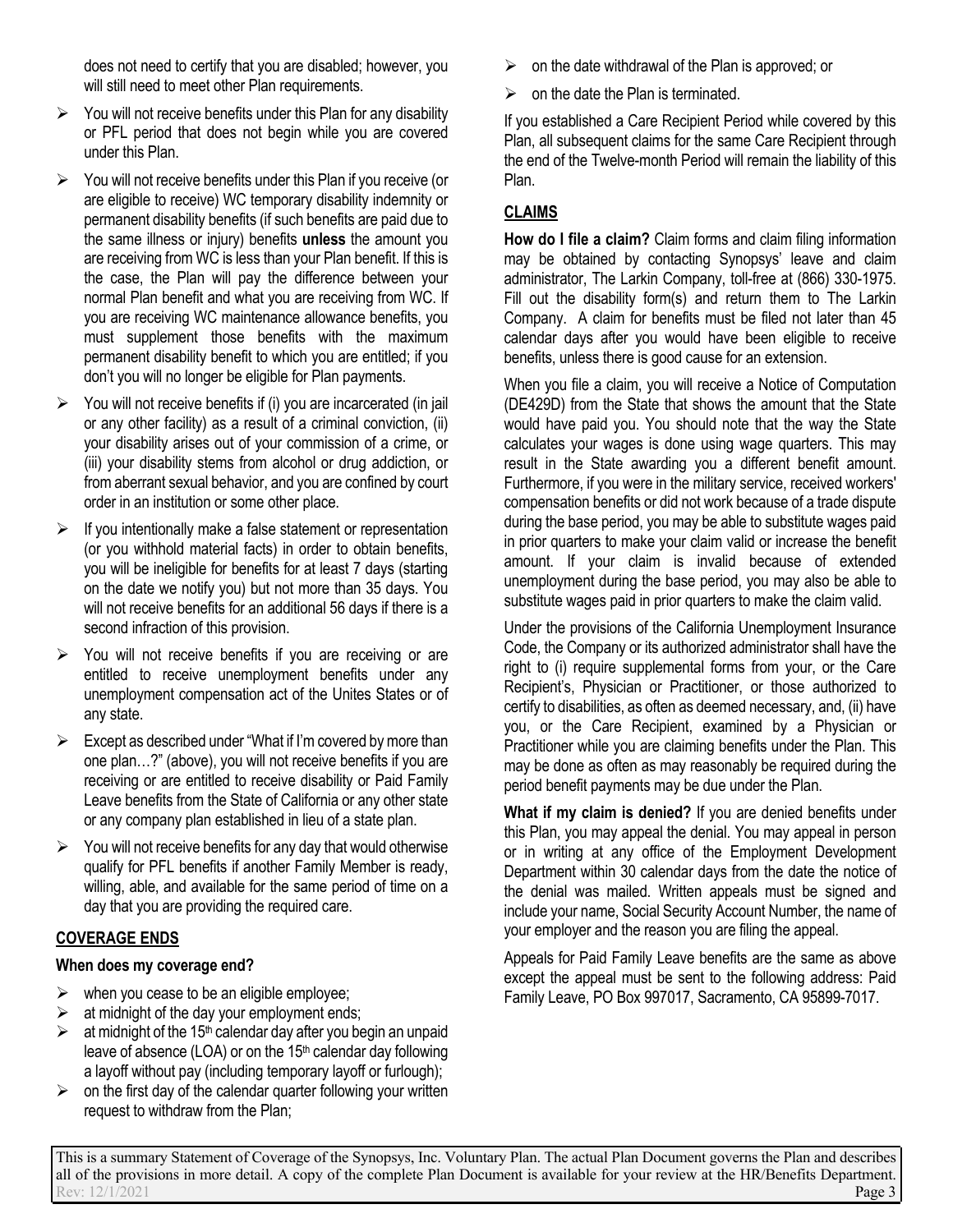### **DEFINITIONS FOR KEY TERMS**

"**Bond or Bonding**" means to develop a psychological and emotional attachment between yourself and the new minor Child. Bonding involves being in one another's presence.

**"Care Provider"** means either (i) the Family Member who is providing the required care for a Serious Health Condition, (ii) the Family Member who is Bonding with the New Child, or (iii) the employee who is participating in a Qualifying Exigency

"**Care Recipient**" means either (i) the Family Member who is receiving care for a Serious Health Condition or (ii) the new minor Child with whom you are Bonding. For the purposes of a Qualifying Exigency, care recipient is limited to the individual's Spouse, Domestic Partner, Child or Parent in the Armed Forces of the United States.

"**Care Recipient Period**" means all periods of Paid Family Leave that you take within a Twelve-month Period to care for the same Care Recipient.

"**Child**" means a biological, adopted or foster child, a stepchild, a legal ward, a son or daughter of a Domestic Partner, or a child for whom you stand "in loco parentis."

"**Domestic Partner**" has the same meaning as defined in Section 297 of the California Family Code.

"**Family Member**" means Child, Parent, Parent-in-law, Grandparent, Grandchild, Sibling, Spouse, or Domestic Partner as defined in this section. For Qualifying Exigency, "Family Member" means a Spouse, Domestic Partner, Child, or Parent who is a member of the regular Armed Forces of the United States.

"**Grandchild**" means a Child of one of your children.

"**Grandparent**" means a Parent of one of your Parents or Parents-in-law.

"**Parent**" means a biological, foster or adoptive parent, a stepparent, a legal guardian, or other person who stood "in loco parentis" to you when you were a child.

"**Parent-in-law**" means the Parent to your Spouse or Domestic Partner.

"**Physician**" means a physician or surgeon holding an MD or DO degree, Psychologist, optometrist or chiropractic practitioner who is (i) licensed by or certified by the state or foreign country in which he or she practices, and (ii) is acting within the scope of his or her practice.

"**Practitioner**" means a person duly licensed or certified by the state or foreign country in which he or she practices, acting within the scope of his or her license or certification who is a dentist, podiatrist, or a nurse practitioner or physician assistant (provided the nurse practitioner or physician assistant performed a physical examination and collaborated with a Physician or surgeon). With regard to disability resulting from normal pregnancy or childbirth, Practitioner will also include midwife, nurse midwife, or nurse practitioner.

"**Psychologist**" means a psychologist, licensed in the state of practice, with a doctoral degree in psychology, who either has at least 2 years clinical experience in a recognized health setting, or has met the standards of the National Register of the Health Services Providers in Psychology.

**"Qualifying Exigency"** means time off to assist a Family Member deployed to a foreign country on active military service for reasons including, but not limited to, the following: short-notice deployment; attendance in an official ceremony; attendance in a family support program sponsored by the military; arranging or providing childcare; transferring a Child to a new school; making or updating financial or legal arrangements; attending counseling; accompanying the Family Member while he or she is on shortterm rest and recuperation leave; or, attending arrival ceremonies.

"**Serious Health Condition**" means an illness, injury, impairment, or physical or mental condition that involves inpatient care in a hospital, hospice, or residential health care facility, or continuing supervision by a health care provider, as defined in Section 12945.2 of the California Government Code.

**"Sibling"** means a person related to you by blood, adoption, or affinity through a common legal or biological Parent"

"**Spouse**" means a partner to a lawful marriage.

"**Twelve-month Period**" means the 365 consecutive days that begins with the first day you first establish a valid claim for PFL.

### **MISCELLANEOUS**

Paid Family Leave does **not** provide job protection or return rights. You may have job protection rights if you are eligible for a leave under the federal Family and Medical Leave Act and/or the California Family Rights Act or any other applicable California law that provides for such protections.

Unless specifically stated otherwise, this Plan is intended to comply with all applicable sections of Part 2 of the California Unemployment Insurance Code.

# **STATE RATE**

When Plan benefits are payable at the State rate, you will receive benefits equal to what the California EDD would have paid had you been covered by the State.

The weekly and maximum benefit will be based on disability insurance taxable wages paid to you during the "base period." Such wages must total at least \$300.

| If your claim<br>begins in: | Your "Base Period" is the twelve-month   <br>period ending the prior: |
|-----------------------------|-----------------------------------------------------------------------|
| Jan/Feb/Mar                 | September 30th                                                        |
| Apr/May/Jun                 | December 31 <sup>st</sup>                                             |
| Jul/Aug/Sep                 | March 31 <sup>st</sup>                                                |
| Oct/Nov/Dec                 | June 30th                                                             |

This is a summary Statement of Coverage of the Synopsys, Inc. Voluntary Plan. The actual Plan Document governs the Plan and describes all of the provisions in more detail. A copy of the complete Plan Document is available for your review at the HR/Benefits Department.<br>Page 4 Rev:  $12/1/2021$  **Page 4**